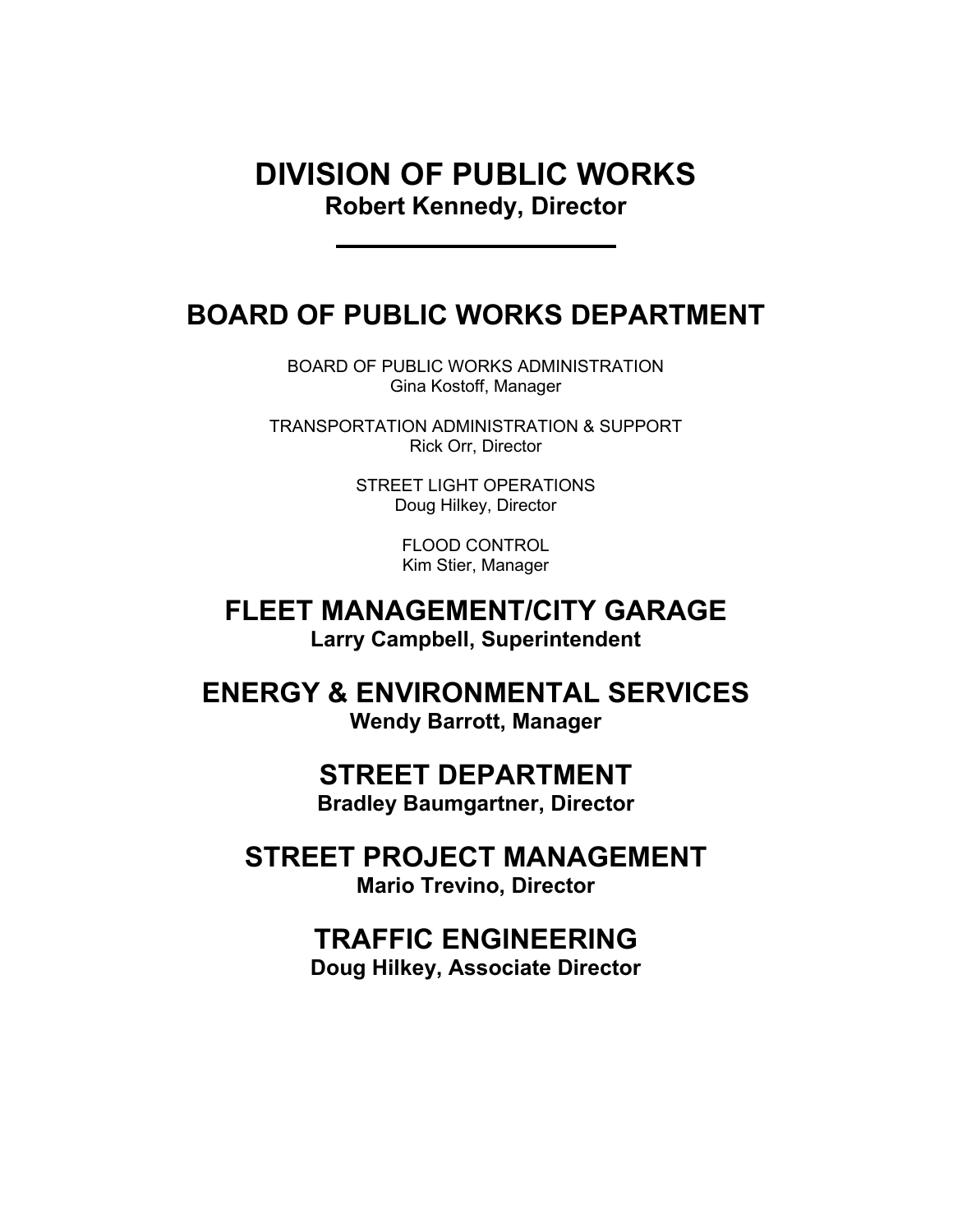### BOARD OF WORKS DEPARTMENT Administration/Contract Compliance/Barrett Law

### Mission Statement

l

The Office of the Board of Public Works/Contract Compliance/Barrett Law oversees, coordinates and administers the various departments of the Division of Public Works. The Director, the Utility Services Manager and staff strive to provide the leadership and support necessary for the successful completion of capital improvements and the ongoing operation and maintenance of much of the City's infrastructure. The Director, Utility Services Manager and staff work to ensure that the City of Fort Wayne and all of its contractors, suppliers, vendors, and consultants are in compliance with local, state and federal labor standards provisions, and equal opportunity regulations as they pertain to City-let public service and procurement contracts.

### Goals and Objectives

- To respond to the citizens' need for reliable infrastructure and public services in a cost efficient and quality conscious manner.
- To assist citizens in accessing and utilizing Barrett Law funding for Public Works and Utilities capital and CEDIT infrastructure projects.
- To provide property assessment records for various title companies and the general public
- To assist citizens in obtaining permits for block parties, parades and other public assemblies
- To provide public information services to the general public as needed
- To provide notary public services for internal and external customers as needed
- To maintain all public records pertaining to various Public Works and Utilities projects
- To distribute bid specifications for various Public Works and Utilities projects
- To provide assistance to various contractors and consultants as they bid on and obtain Public Works and Utilities projects
- To provide clerical support to the Board of Public Works and the Board of Stormwater Management
- To assist City Council members in the selection and prioritization of District and At Large City Council CEDIT projects
- To oversee City construction contracts to ensure that all classifications of workers are paid no less than prevailing wages set by the Davis-Bacon Act and/or the State of Indiana.
- To ensure that the City's contractors provide equal employment opportunities without regard to race, sex, creed, or national origin of the business owners desiring to participate on City contracts as subcontractors or to individuals seeking employment.
- To recruit minority and women contractors to become certified through the City's Emerging Business Enterprise Certification Program (EBEs), to maintain a current list of certified EBEs and to continually look for best practices from other cities in reference EBE participation.
- To implement the City's Bonding Assistance Program that is designed to help certified EBEs obtain bid and performance bonds.
- To maintain statistical data of EBE participation on City contracts to determine
- whether the 10% EBE participation goal established by Executive Order 90-01 is met.

|                          | 2004 | 2005                                      | 2006 | 2007     | 2008 |                    |                |
|--------------------------|------|-------------------------------------------|------|----------|------|--------------------|----------------|
|                          |      | <b>Actual Actual Actual Actual Actual</b> |      |          |      |                    |                |
| New EBE Applicants       | 10   |                                           |      |          |      | .<br>C             |                |
| <b>EBE Participation</b> | 12%  | 5%                                        | 12%  | $26\%$ * |      | 4%* (thru 7/31/08) |                |
| <b>Work Site Visits</b>  | 20   | 40                                        | 40   | 45       | 25   | (thru 7/31/08)     |                |
| <b>Wage Violations</b>   | 25   | 53                                        | 22   | 39       | 8    | (thru 7/31/08)     |                |
| <b>Bond Applicants</b>   |      |                                           |      | 0        | 0    | (thru 7/31/08)     |                |
| Compliance Workshops 2   |      | 3                                         | 3    | 3        |      |                    | (thru 7/31/08) |

(\* Projects in this year are not closed therefore this number is incomplete. Final percentages are not available until 24 to 36 months after year's end.)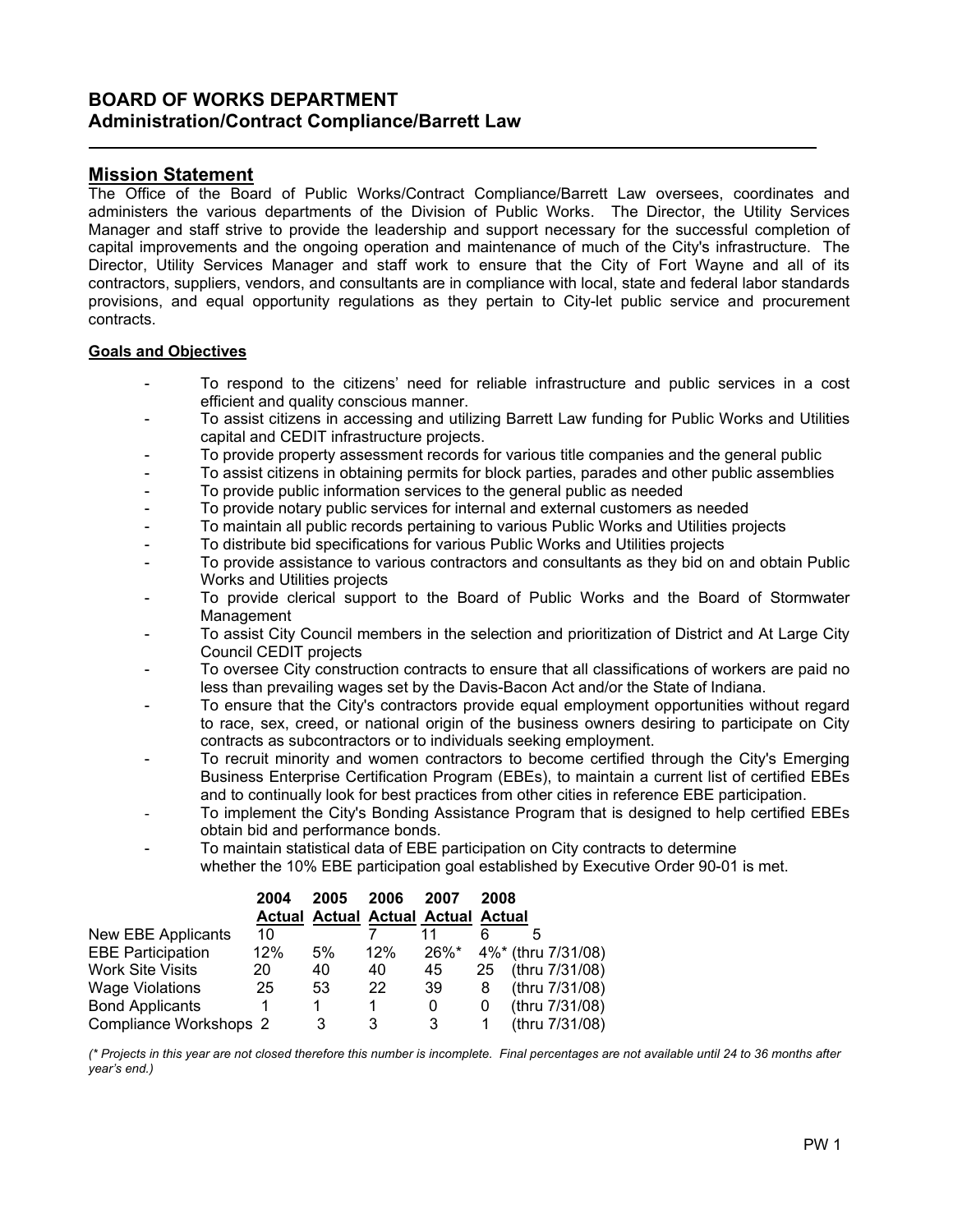# PUBLIC WORKS<br>Dept # 0006<br>2009 BUDGET COMPARISON

|                                     | 2007<br><b>ACTUAL</b>    | 2008 ACTUAL<br>THRU<br>30-Jun-2008 | 2008 REVISED<br><b>BUDGET</b> | 2009<br><b>SUBMITTED</b> | \$ INCREASE<br>(DECREASE)<br>FROM 2008 APPR | % CHANGE<br><b>FROM 2008</b><br><b>APPR</b><br>TO 2009 |
|-------------------------------------|--------------------------|------------------------------------|-------------------------------|--------------------------|---------------------------------------------|--------------------------------------------------------|
| 5111 TOTAL WAGES                    | 2,583,032                |                                    | 2,856,051                     | 2,911,734                | 55,683                                      | 1.95%                                                  |
| 5131 PERF - EMPLOYERS SHARE         | 131,502                  |                                    | 161,225                       | 168,716                  | 7,491                                       |                                                        |
| 5132 FICA                           | 161,238                  |                                    | 177,247                       | 180,778                  | 3,531                                       |                                                        |
| 5134 LIFE MEDICAL & HEALTH INSURAN  | 399,500                  |                                    | 423,000                       | 423,000                  |                                             |                                                        |
| 5136 UNEMPLOYMENT COMPENSATION      | 2,249                    |                                    | 2,317                         | 2,363                    | 46                                          |                                                        |
| 5137 WORKERS COMP INSURANCE         | 12,420                   |                                    | 12,894                        | 12,744                   | (150)                                       |                                                        |
| 513A PERF - EMPLOYEES/PD BY CITY    | 64,478                   |                                    | 69,096                        | 70,003                   | 907                                         |                                                        |
| 513R RETIREES HEALTH INSURANCE      | 34,000                   |                                    | 36,000                        | 36,000                   |                                             |                                                        |
| 5161 WAGE SETTLEMENT/SEVERANCE PAY  | 10,363                   |                                    |                               |                          |                                             |                                                        |
| Total 5100                          | \$3,398,782              | \$1,782,810                        | \$3,737,830                   | \$3,805,338              | \$67,508                                    | 1.81%                                                  |
| 5212 STATIONERY & PRINTED FORMS     | 217                      |                                    | 1,055                         | 835                      | (220)                                       |                                                        |
| 5213 COMPUTER SUPPLIES              | 2,168                    |                                    | 2,150                         | 2,350                    | 200                                         |                                                        |
| 5214 SAFETY ITEMS/SUPPLIES          | 3,141                    |                                    | 6,200                         | 5,840                    | (360)                                       |                                                        |
| 5219 OTHER OFFICE SUPPLIES          | 17,284                   |                                    | 16,215                        | 16,515                   | 300                                         |                                                        |
| 5231 GASOLINE                       | 31,552                   |                                    | 38,179                        | 44,054                   | 5,875                                       |                                                        |
| 5232 DIESEL FUEL / FUEL OIL         | 5,398                    |                                    | 7,597                         | 10,452                   | 2,855                                       |                                                        |
| 5241 MEDICAL & SURGICAL SUPPLIES    |                          |                                    | 200                           | 100                      | (100)                                       |                                                        |
| 5243 RECREATION SUPPLIES            |                          |                                    | 200                           | 100                      | (100)                                       |                                                        |
| 5246 HOUSEHOLD & CLEANING SUPPLIES  | 949                      |                                    | 2,900                         | 2,200                    | (700)                                       |                                                        |
| 5261 BLDG REPAIR & MAINT MATERIALS  |                          |                                    | 400                           | 400                      |                                             |                                                        |
| 5263 OTHER EQUIPMENT REPAIR PARTS   | 494                      |                                    | 2,800                         | 1,800                    | (1,000)                                     |                                                        |
| 5291 SMALL TOOLS                    | 1,208                    |                                    | 1,975                         | 1,800                    | (175)                                       |                                                        |
| 5293 PAINT                          |                          |                                    | 50                            |                          | (50)                                        |                                                        |
| 5299 OTHER MATERIALS & SUPPLIES     | 17,504                   |                                    | 24,900                        | 24,800                   | (100)                                       |                                                        |
| 52AA IN HOUS STOCK                  | 280,042                  |                                    | 344,000                       | 344,000                  | $\overline{a}$                              |                                                        |
| Total 5200                          | \$359,957                | \$190,613                          | \$448,821                     | \$455,246                | \$6,425                                     | 1.43%                                                  |
| 5317 INSTRUCTIONAL SERVICES         | 6,747                    |                                    | 11,200                        | 10,600                   | (600)                                       |                                                        |
| 531E RANDOM DRUG TESTS              | 50                       |                                    | 300                           | 300                      |                                             |                                                        |
| 531K SEMINAR FEES                   | 734                      |                                    | 3,000                         | 1,000                    | (2,000)                                     |                                                        |
| 531M SECURITY SERVICES              | 270                      |                                    | 280                           | 280                      |                                             |                                                        |
| 531R ADMIN SERVICES POOL            | 87                       |                                    |                               |                          |                                             |                                                        |
| 5321 FREIGHT EXPRESS & DRAYAGE      |                          |                                    | 200                           | 200                      |                                             |                                                        |
| 5322 POSTAGE                        | 3,146                    |                                    | 3,784                         | 3,960                    | 176                                         |                                                        |
| 5323 TELEPHONE & TELEGRAPH          | 24,728                   |                                    | 29,916                        | 25,836                   | (4,080)                                     |                                                        |
| 5324 TRAVEL EXPENSES                | 2,531                    |                                    | 5,500                         | 3,700                    | (1,800)                                     |                                                        |
| 5326 MILEAGE                        | $\overline{\phantom{a}}$ |                                    | 400                           | 100                      | (300)                                       |                                                        |
| 532C CELL PHONE                     | 6,020                    |                                    | 9,083                         | 8,000                    | (1,083)                                     |                                                        |
| 532L LONG DISTANCE CHARGES          | 463                      |                                    | 611                           | 531                      | (80)                                        |                                                        |
| 5331 PRINTING OTHER THAN OFFC SUPPL | 250                      |                                    | 1,000                         | 1,250                    | 250                                         |                                                        |
| 5332 PUBLIC OF LEGAL NOTICES/ADVTER | 29                       |                                    | 490                           | 490                      |                                             |                                                        |
| 5333 PHOTOGRAPHY & BLUEPRINTING     | $\overline{\phantom{a}}$ |                                    | 300                           | 300                      |                                             |                                                        |
| 5342 LIABILITY INSURANCE            | 7,613                    |                                    | 8,273                         | 20,175                   | 11,902                                      |                                                        |
| 5351 ELECTRICITY                    | 12,252                   |                                    | 12,828                        | 12,990                   | 162                                         |                                                        |
| 5352 NATURAL GAS                    | 6,668                    |                                    | 17,110                        | 21,755                   | 4,645                                       |                                                        |
| 5353 WATER                          | 1,353                    |                                    | 862                           | 1,440                    | 578                                         |                                                        |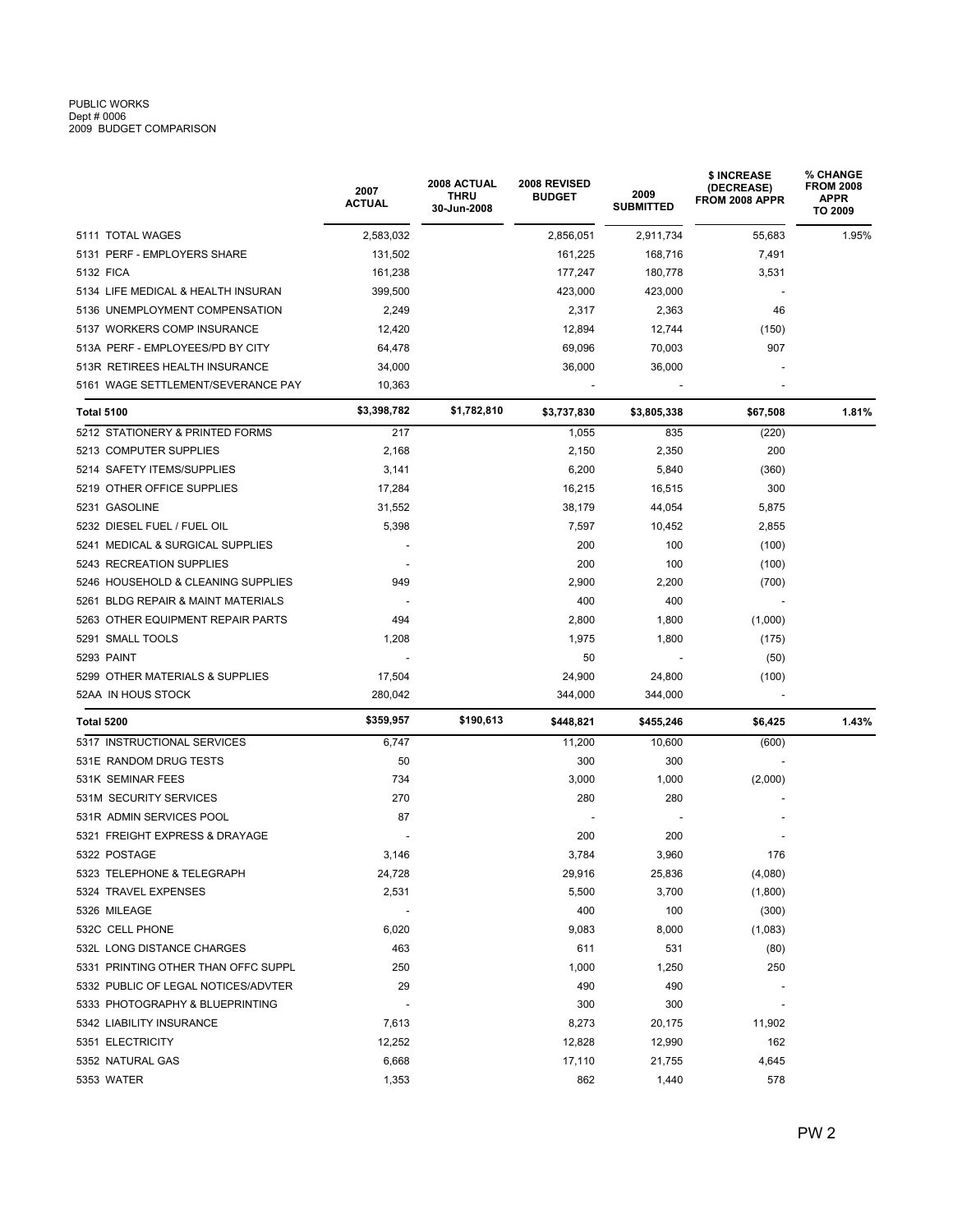# PUBLIC WORKS<br>Dept # 0006<br>2009 BUDGET COMPARISON

|                                     | 2007<br><b>ACTUAL</b> | 2008 ACTUAL<br><b>THRU</b><br>30-Jun-2008 | 2008 REVISED<br><b>BUDGET</b> | 2009<br><b>SUBMITTED</b> | \$ INCREASE<br>(DECREASE)<br>FROM 2008 APPR | % CHANGE<br><b>FROM 2008</b><br><b>APPR</b><br>TO 2009 |
|-------------------------------------|-----------------------|-------------------------------------------|-------------------------------|--------------------------|---------------------------------------------|--------------------------------------------------------|
| 5354 SEWAGE                         | 1,507                 |                                           | 1,320                         | 1,308                    | (12)                                        |                                                        |
| 5355 PUBLIC LIGHTING ELECTRICITY    | 492,818               |                                           | 522,600                       | 522,600                  |                                             |                                                        |
| 5356 SOLID WASTE DISPOSAL           | 2.619                 |                                           | 4,300                         | 4,400                    | 100                                         |                                                        |
| 5359 STORM WATER SEWER              | 244                   |                                           | 240                           | 300                      | 60                                          |                                                        |
| 535N STORAGE COSTS                  | 519                   |                                           | 780                           | 900                      | 120                                         |                                                        |
| 5361 CONTRACTED BLDG & STRUCT REPAI |                       |                                           | 1,500                         | 1,500                    |                                             |                                                        |
| 5363 CONTRACTED OTHER EQUIPMT REPAI | 4.166                 |                                           | 3,455                         | 2,030                    | (1,425)                                     |                                                        |
| 5365 JANITORIAL & LAUNDRY SERVICE   | 2,503                 |                                           | 2,600                         |                          | (2,600)                                     |                                                        |
| 5369 CONTRACTED SERVICE             | 121,706               |                                           | 93,320                        | 122,020                  | 28,700                                      |                                                        |
| 536B CONTRACTED STREET LIGHT REPAIR | 944,231               |                                           | 999,000                       | 1,031,174                | 32,174                                      |                                                        |
| 536F CONTRACTED FLOOD CONTROL       | 13,500                |                                           | 22,000                        | 24,000                   | 2,000                                       |                                                        |
| 536N GARAGE CONTRACT - NONTARGET    | 1,830                 |                                           | 7,300                         | 6,800                    | (500)                                       |                                                        |
| 536T GARAGE CONTRACT - TARGET       | 57.938                |                                           | 57,776                        | 52,573                   | (5,203)                                     |                                                        |
| 5374 OTHER EQUIPMENT RENTAL         | 11,284                |                                           | 9,480                         | 12,840                   | 3,360                                       |                                                        |
| 5376 HYDRANT RENTAL                 | 2,461,928             |                                           | 2,712,000                     | 2,801,337                | 89,337                                      |                                                        |
| 5377 CC BUILDING PARKING            | 952                   |                                           | 1,500                         | 1,500                    |                                             |                                                        |
| 5391 SUBSCRIPTIONS AND DUES         | 2,581                 |                                           | 3,158                         | 4,510                    | 1,352                                       |                                                        |
| 5392 LICENSES                       | 4,413                 |                                           | 4,100                         | 4,000                    | (100)                                       |                                                        |
| 5399 OTHER SERVICES AND CHARGES     | 4,692                 |                                           | 2,200                         | 2,200                    |                                             |                                                        |
| 539B MASTER LEASE                   | 38,760                |                                           | 60,231                        | 79,638                   | 19,407                                      |                                                        |
| <b>Total 5300</b>                   | \$4,241,131           | \$2,512,728                               | \$4,613,997                   | \$4,788,537              | \$174,540                                   | 3.78%                                                  |
| 541S TECH SERVICE WORK ORDER LABOR  | 134,039               |                                           |                               |                          |                                             |                                                        |
| 5431 CONSTRUCTION FEES - GROUND & S | 43,066                |                                           |                               |                          |                                             |                                                        |
| 5443 PURCHASE OF OFFICE EQUIPMENT   |                       |                                           | 4,000                         | 4,000                    |                                             |                                                        |
| 5444 PURCHASE OF OTHER EQUIPMENT    | 41,662                |                                           | 14,190                        | 8,000                    | (6, 190)                                    |                                                        |
| 5445 PURCHASE OF COMPUTER EQUIP     | 1,075                 |                                           | 2,000                         | 2,000                    |                                             |                                                        |
| 5446 PURCHASE OF SOFTWARE           | 372                   |                                           | 398                           |                          | (398)                                       |                                                        |
| Total 5400                          | \$220,214             | \$42,644                                  | \$20,588                      | \$14,000                 | ( \$6,588)                                  | $-32.00\%$                                             |
| Total                               | \$8,220,083           | \$4,528,794                               | \$8,821,236                   | \$9,063,121              | \$241,885                                   | 2.74%                                                  |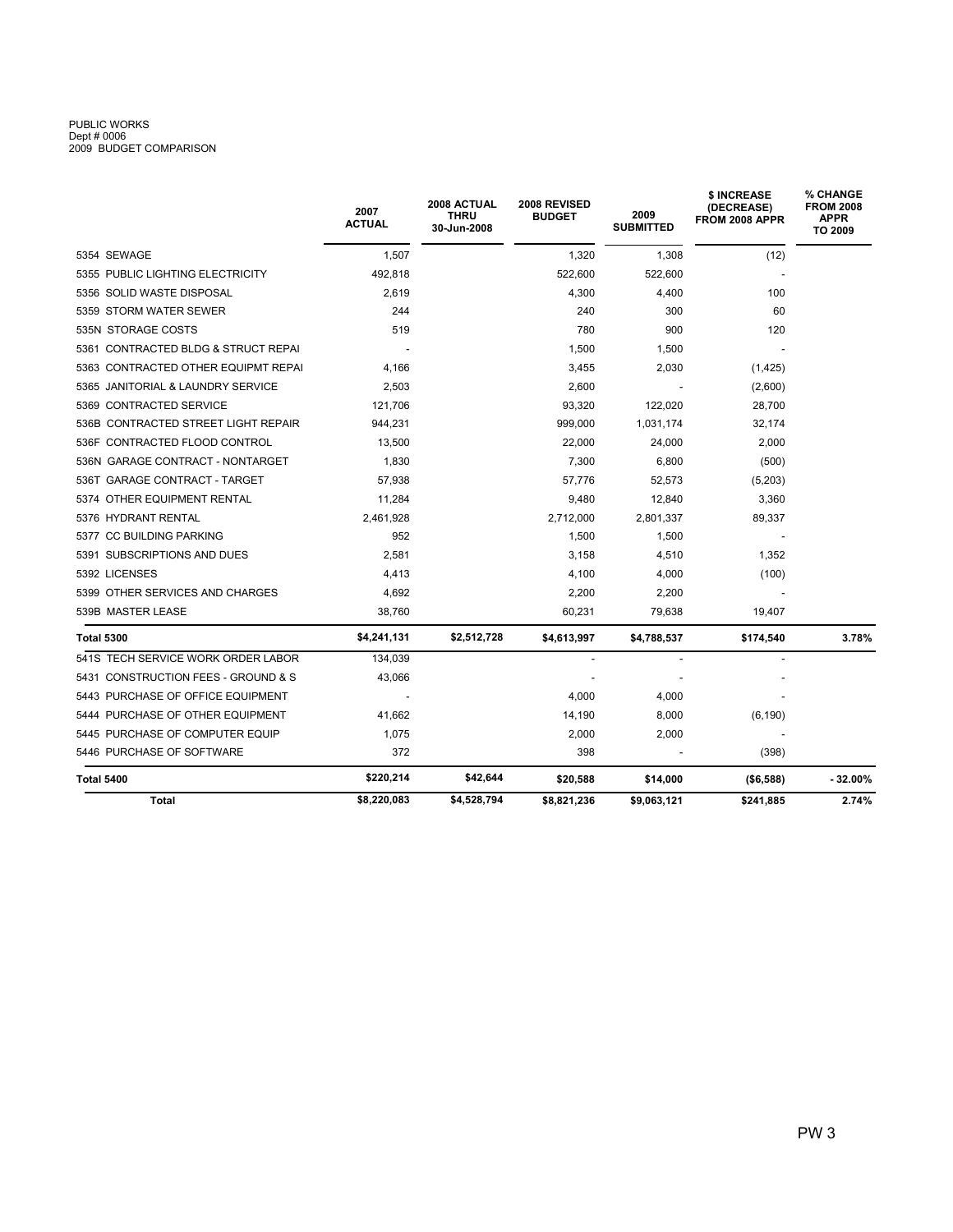|              | Board of Public Works 2009-2013 Capital Improvement Program |                                                |                           |      |                             |      |      |  |  |  |  |
|--------------|-------------------------------------------------------------|------------------------------------------------|---------------------------|------|-----------------------------|------|------|--|--|--|--|
|              | FUNDING SOURCE CODE:                                        | GRP-Grant Pending                              |                           |      | PT-Property Tax             |      |      |  |  |  |  |
|              | CC-Cumulative Capital Fund                                  | LF-Lease                                       |                           |      | RB-Revenue Bond             |      |      |  |  |  |  |
|              | CDBG-Community Development Block Grant                      | InfraBd-Infrastructure Bond                    | ST-State Source           |      |                             |      |      |  |  |  |  |
|              | CEDIT-Co. Economic Development Income Tax                   |                                                | LRS-Local Roads & Streets |      | <b>SU-Sewer Utility</b>     |      |      |  |  |  |  |
|              | CO-County Source                                            | MISC-Miscellaneous                             |                           |      | SWU-Stormwater Utility      |      |      |  |  |  |  |
|              | FED-Federal Source                                          |                                                | MVH-Motor Vehicle Highway |      | TIF-Tax Increment Financing |      |      |  |  |  |  |
|              | GOB-General Obligation Bond                                 | PCBF-Park Cumulative Bldg. Fund<br>UF-User Fee |                           |      |                             |      |      |  |  |  |  |
|              | <b>GRA-Grant Approved</b>                                   | PS-Private Source                              |                           |      | <b>WU-Water Utility</b>     |      |      |  |  |  |  |
| Item#        | <b>Project Title &amp; Description</b>                      | Fundina l                                      |                           |      | <b>Expenditure</b>          |      |      |  |  |  |  |
|              |                                                             | Source                                         | 2009                      | 2010 | 2011                        | 2012 | 2013 |  |  |  |  |
|              | Computers                                                   | СC                                             | $\sim$                    |      | $\sim$                      |      |      |  |  |  |  |
|              | Office Chairs                                               | PT                                             |                           |      |                             |      |      |  |  |  |  |
| 3            | Vehicle                                                     | LE-Lease                                       | 17,500                    | ÷.   | $\sim$                      |      |      |  |  |  |  |
| <b>TOTAL</b> |                                                             | 17.500<br>1.000                                |                           |      |                             |      |      |  |  |  |  |

The Public Works Administrative staff provides support to the Board of Public Works and to the Director of Public Works and Utilities. This office includes the Director Associate Director, Utility Services Manager, Clerk to the Board of Works, Compliance Director, Compliance Officer, Administrative Assistant, Executive Secretary VII, and the

Barrett Law Accountant. 1. Replacement of Computers: Computers will be replaced according to City guidelines.

2. Office chairs standard rotation replacement.<br>3. Vehicle replacement for Dawn Ritchie curretnly has S10 Pickup 2 wheel drive replace w/ Colorado PU GMC 4x4

|                | Transportation Administration Support 2009-2013 Capital Improvement Program |                           |                                                |                             |                    |        |        |  |  |  |  |
|----------------|-----------------------------------------------------------------------------|---------------------------|------------------------------------------------|-----------------------------|--------------------|--------|--------|--|--|--|--|
|                | FUNDING SOURCE CODE:                                                        | <b>GRP-Grant Pending</b>  |                                                |                             | PT-Property Tax    |        |        |  |  |  |  |
|                | CC-Cumulative Capital Fund                                                  | LE-Lease                  |                                                |                             | RB-Revenue Bond    |        |        |  |  |  |  |
|                | CDBG-Community Development Block Grant                                      |                           | InfraBd-Infrastructure Bond                    | ST-State Source             |                    |        |        |  |  |  |  |
|                | CEDIT-Co. Economic Development Income Tax                                   |                           | LRS-Local Roads & Streets                      | <b>SU-Sewer Utility</b>     |                    |        |        |  |  |  |  |
|                | CO-County Source                                                            |                           | SWU-Stormwater Utility<br>MISC-Miscellaneous   |                             |                    |        |        |  |  |  |  |
|                | FFD-Federal Source                                                          | MVH-Motor Vehicle Highway |                                                | TIF-Tax Increment Financing |                    |        |        |  |  |  |  |
|                | GOB-General Obligation Bond                                                 |                           | PCBF-Park Cumulative Bldg. Fund<br>UF-User Fee |                             |                    |        |        |  |  |  |  |
|                | GRA-Grant Approved                                                          |                           | PS-Private Source<br><b>WU-Water Utility</b>   |                             |                    |        |        |  |  |  |  |
| Item#          | <b>Project Title &amp; Description</b>                                      | <b>Fundina</b>            |                                                |                             | <b>Expenditure</b> |        |        |  |  |  |  |
|                |                                                                             | Source                    |                                                |                             | 2011               |        | 2013   |  |  |  |  |
|                |                                                                             |                           | 2009                                           | 2010                        |                    | 2012   |        |  |  |  |  |
|                | Vehicles                                                                    | LE-Lease                  | 17,000                                         | 43.500                      | 17,000             | 35,000 | 19,000 |  |  |  |  |
| $\overline{2}$ | Impact resistant / weather resistant laptop computers (3)                   | CC                        | 15,000                                         |                             |                    |        |        |  |  |  |  |
| 3              | Office computers                                                            | CC.                       | 5,600                                          | 800                         | 4,000              | 4,000  |        |  |  |  |  |
| 4              | Wide format color plotter                                                   | PT                        |                                                | 8,000                       |                    | ۰      |        |  |  |  |  |
| 5              | Wide format copier - scanner                                                | PT                        | ۰                                              |                             | 8.000              | ۰      |        |  |  |  |  |
| 6              | Color laser printer                                                         | PT                        |                                                |                             | 1,000              | ٠      |        |  |  |  |  |

1

Explanations of above (detail)<br>1997 - Vehicle replacement 2009: replace 1993 Chevy Blazer with a 4x2 pickup truck, estimated at \$16,000<br>1996 - Vehicle replacement 2010: replace 1996 Chevy Tahoe with a 4x2 pickup, \$16,500.

2 Vehicle replacement 2012: replace 1998 Ford Expedition with a 4x2 pickup, \$18,500. Replace a 2001 Chevy Blazer with a 4x2 pickup, \$18,500<br>Vehicle replacement 2013: replace 2002 Chevy Silverado with 4x2 pickup, \$19,000.<br>Imp

3 4 Replacement of Computers: Computers will be replaced according to City guidelines.

Color plotter - a single color plotter will be purchased to replace 2 plotterrs purchased in 2000 and 2 plotters purchased in 2002

5 6 Wide format copier / scanner - purchase to replace refurbished copier / scanner acquired in 2007 Replacement of color laser printer purchased in 2006

|                | Street Lighting 2009-2013 Capital Improvement Program            |                          |                                          |                                       |                             |        |        |
|----------------|------------------------------------------------------------------|--------------------------|------------------------------------------|---------------------------------------|-----------------------------|--------|--------|
|                | FUNDING SOURCE CODE:                                             | <b>GRP-Grant Pending</b> |                                          |                                       | PT-Property Tax             |        |        |
|                | CC-Cumulative Capital Fund                                       | LF-Lease                 |                                          |                                       | RB-Revenue Bond             |        |        |
|                | CDBG-Community Development Block Grant                           |                          | InfraBd-Infrastructure Bond              |                                       | ST-State Source             |        |        |
|                | CEDIT-Co. Economic Development Income Tax                        |                          | LRS-Local Roads & Streets                |                                       | <b>SU-Sewer Utility</b>     |        |        |
|                | CO-County Source                                                 | MISC-Miscellaneous       |                                          |                                       | SWU-Stormwater Utility      |        |        |
|                | FFD-Federal Source                                               |                          | MVH-Motor Vehicle Highway                |                                       | TIF-Tax Increment Financing |        |        |
|                | GOB-General Obligation Bond                                      |                          | PCBF-Park Cumulative Bldg. Fund          |                                       | UF-User Fee                 |        |        |
|                | GRA-Grant Approved                                               | PS-Private Source        |                                          |                                       | <b>WU-Water Utility</b>     |        |        |
| Item#          | <b>Project Title &amp; Description</b>                           | <b>Funding</b>           |                                          |                                       | <b>Expenditure</b>          |        |        |
|                |                                                                  | Source                   | 2009                                     | 2010                                  | 2011                        | 2012   | 2013   |
|                | Southwest Extended Annexation - install intersection lights      |                          |                                          |                                       |                             |        |        |
|                | and upgrade existing lights (annexation commitment see           | CEDIT                    | 350,000                                  | 50,000                                |                             |        |        |
|                | Transportation CIP)                                              |                          |                                          |                                       |                             |        |        |
| $\mathfrak{p}$ | Vehicles                                                         |                          |                                          |                                       |                             |        |        |
|                | Pickup replacement of vehicle #21517 2001 Ford                   | LE-Lease                 | 30,000                                   | 30,000                                | 30,000                      | 30,000 | 30,000 |
| 3              | Equipment                                                        |                          |                                          |                                       |                             |        |        |
|                | Snow Blade Kit - Location Equipment                              | LE-Lease                 | 11,000                                   | 6.000                                 | 6,000                       | 6,000  | 6,000  |
| 4              | Computer Equipment - Total 11 in department                      |                          |                                          |                                       |                             |        |        |
|                | 1 Fax, 1 Printer, 1 Display<br>---------------------------       | PT                       | 2,000                                    | $\sim$                                |                             |        |        |
|                | 1 Fax, 1 Printer, 1 Display<br>--------------------------------- | PT                       |                                          | 2.000                                 | ٠                           |        |        |
|                | 1 Fax, 1 Printer, 1 Display<br>--------------------------------- | PT                       |                                          |                                       | 2,000                       |        |        |
|                | 1 Fax, 1 Printer, 1 Display<br>---------------------------       | PT                       |                                          |                                       |                             | 2,000  |        |
|                | 1 Fax, 1 Printer, 1 Display                                      | PT                       |                                          |                                       |                             |        | 2.000  |
| 5              | Office Equipment                                                 | PT                       | 4,000                                    | 4,000                                 | 4,000                       | 4,000  | 4,000  |
| <b>TOTAL</b>   | T<br>$\cdots$<br>11.11                                           |                          | 397,000<br>$\mathbf{u}$ and $\mathbf{u}$ | 92,000<br>$\sim$ $\sim$ $\sim$ $\sim$ | 42,000<br>$1 + 1$           | 42,000 | 42,000 |

1. Annexation projects - These projects consist of installing street lights at each intersection to comply with minimum standards as stated in the annexation study<br>for each area. See Transporation Improvements section of C

3. Equipment replacement according to need using age and maintenance guidelines.<br>4. Computer Replacement - Computers will be replaced according to City guidelines.<br>5. Office Equipment - Purchase fax, printer and display.

|              | Flood Control 2009-2013 Capital Improvement Program |                                 |                             |        |                             |        |        |
|--------------|-----------------------------------------------------|---------------------------------|-----------------------------|--------|-----------------------------|--------|--------|
|              | FUNDING SOURCE CODE:                                | <b>GRP-Grant Pending</b>        |                             |        | PT-Property Tax             |        |        |
|              | CC-Cumulative Capital Fund                          | I.F-Lease                       |                             |        | RB-Revenue Bond             |        |        |
|              | CDBG-Community Development Block Grant              |                                 | InfraBd-Infrastructure Bond |        | ST-State Source             |        |        |
|              | CEDIT-Co. Economic Development Income Tax           |                                 | LRS-Local Roads & Streets   |        | SU-Sewer Utility            |        |        |
|              | CO-County Source                                    | MISC-Miscellaneous              |                             |        | SWU-Stormwater Utility      |        |        |
|              | FED-Federal Source                                  |                                 | MVH-Motor Vehicle Highway   |        | TIF-Tax Increment Financing |        |        |
|              | GOB-General Obligation Bond                         | PCBF-Park Cumulative Bldg. Fund |                             |        |                             |        |        |
|              | <b>GRA-Grant Approved</b>                           | PS-Private Source               |                             |        | <b>WU-Water Utility</b>     |        |        |
| Item#        | <b>Project Title &amp; Description</b>              | Fundina                         |                             |        | <b>Expenditure</b>          |        |        |
|              |                                                     | Source                          | 2009                        | 2010   | 2011                        | 2012   | 2013   |
|              | Early Flood Warning System                          | PT                              | 8.000                       | 8.000  | 8.000                       | 8.000  | 8,000  |
|              | <b>Flood Project Repairs</b>                        | PT                              |                             | 50,000 | 50,000                      | 50,000 | 50,000 |
| 3            | Used Golf Cart                                      | LE-Lease                        | 5,000                       |        |                             | $\sim$ |        |
| <b>TOTAL</b> |                                                     |                                 | 13.000                      | 58.000 | 58,000                      | 58.000 | 58,000 |

1. The City has expanded the Early Flood Warning System from 16 to 31 sites. Each site has battery and RTU that need replaced periodically. There are 29 sites also that

need solar panels replaced periodically. Flood Control plans to add new sites to the Early Flood Warning System.<br>2. There are approximately eleven miles of levees and concrete floodwalls that need attention and repair. FEM